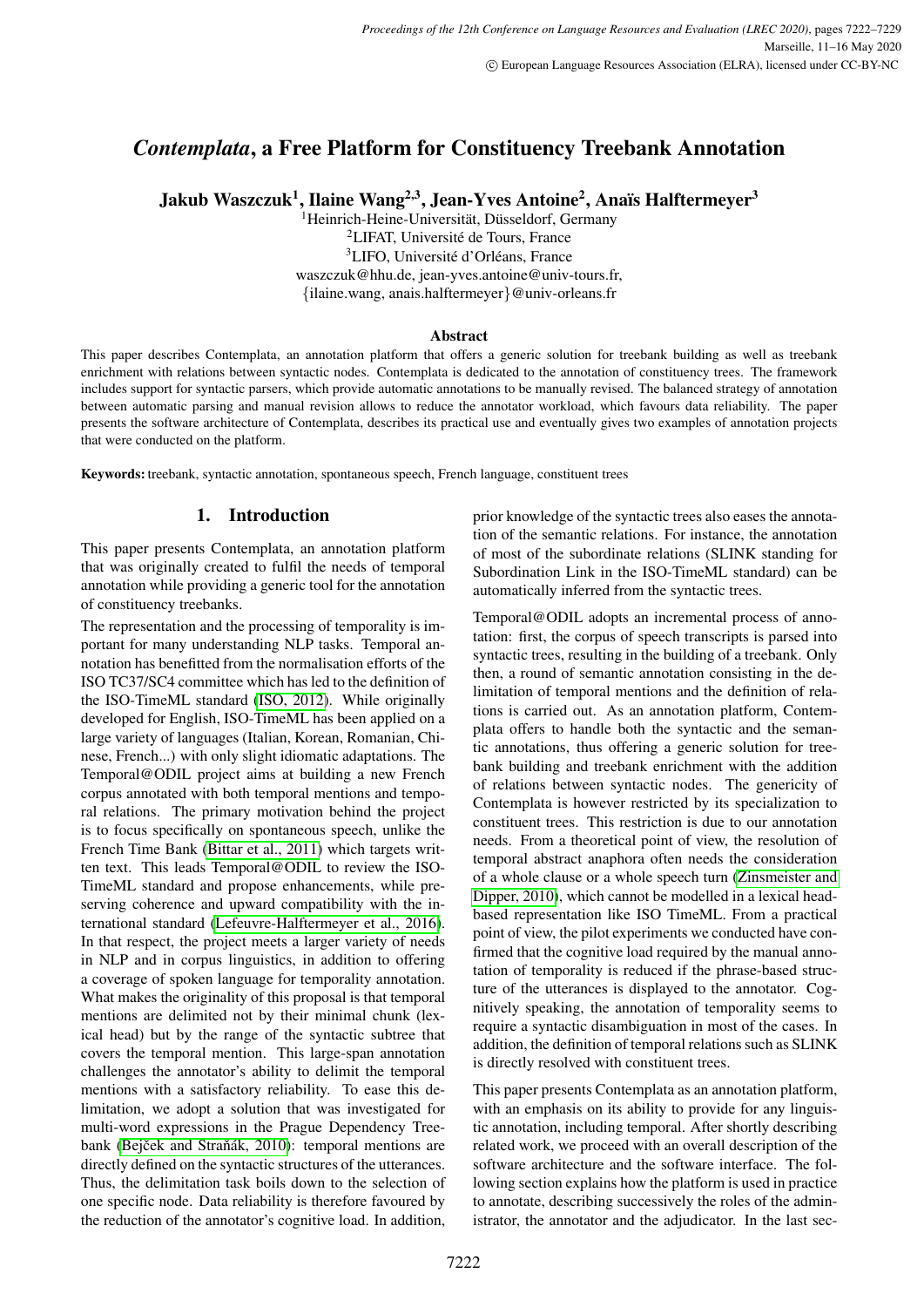tion, we show the outcomes of two projects whose annotations were conducted with Contemplata, Temporal@ODIL and RAVIOLI, focusing on temporality annotation for the first, and on the syntactic characterisation of injunctive utterances for the second.

## 2. Related Work

An existing tool that matches our needs the closest is TrEd<sup>[1](#page-1-0)</sup>(Hajič et al., 2001), a highly configurable (via PML schemas, stylesheets, macros, configuration files) tree edition tool. It has been primarily used for dependency annotations, but can be also configured (via extensions) to annotate/modify constituency trees. TrEd allows editing node attributes and assigning complex feature structures to them, as well as adding references from nodes to other nodes. It would thus allow to handle, after developing a dedicated extension, both the multiple annotation layers of Temporal@ODIL and their complex features, and the references between temporal entities (although, in contrast to Contemplata, TrEd does not allow to assign features to arcs between nodes, nor is it able to appropriately visualize references between nodes from different sentences). However, TrEd does not provide any support for spoken data characteristics, such as speech turns and phatic expressions: the former can be merged or split into several sentences, while the latter are discarded in the trees but kept in the context window, see Sec. [3.1.2.](#page-2-0) Moreover, TrEd is a standalone application and cannot be run through a web-browser, which is a drawback for a large annotation campaign.

## 3. Software Description

Contemplata is a platform designed to provide the functions necessary for a syntactic and/or semantic annotation campaign. This section describes how the platform is built for this purpose and to what extent it can be adapted for a new campaign. It is noteworthy that while some functions are adapted to speech corpora, Contemplata is not dedicated to speech and does not integrate audio/video playback.

#### 3.1. Software Architecture

The tool is implemented in a client/server architecture. The front-end annotation tool is written in  $Elm^2$  $Elm^2$ , which compiles to JavaScript, thus the tool can be used in any modern internet browser. The client annotation tool communicates with a Haskell<sup>[3](#page-1-2)</sup> server via websockets, with the annotated files serialized to JSON before being sent. Thanks to the use of strongly-typed programming languages, annotation data can be represented with appropriate data types on both sides and many of its well-formedness properties checked already at compile time. This reduced the chance of creating and storing malformed data in the database.

The client/server architecture has a couple of advantages within the context of an annotation project. The annotator does not have to install anything locally, and the server can provide the user with more advanced functionality – for instance, syntactic parsing. In the long run, this architecture should also allow a more collaborative annotation style.

## <span id="page-1-5"></span>3.1.1. Data Types Specification

Contemplata has the ambition of being easy to adapt to different annotation tasks which involve labeling syntactic nodes and relations between them with structured informa-tion. To this end, Contemplata uses Dhall<sup>[4](#page-1-3)</sup> configuration files, which notably define:

- The list of non-terminal and terminal categories which can be assigned to syntactic nodes.
- The annotation entities, i.e., the objects (events, time expressions, etc.) with which the nodes in syntactic trees can be marked. The corresponding attributes, the attributes' types, and potential values, are also defined in the configuration.
- The annotation relations and the corresponding attributes, i.e., the objects which can connect two different nodes belonging to two different syntactic trees.

For instance, the following configuration extract (simplified) defines an entity called Timex, which can be assigned to syntactic nodes (or relations, depending on the remaining configuration). It specifies the possible Timex types (["Date", "Time", "Duration"]), the default type when the entity is created  $(T \text{ime})$ ,<sup>[5](#page-1-4)</sup> and the possible attributes of a Timex: free-text Value, optional attribute Mod whose value has to belong to ["Before", "After"], as well as a special anchor attribute called Anchor. Anchor attributes function as place-holders for references to other syntactic nodes, to be specified during annotation. Finally, two anchor attributes (Begin and End) are defined as type dependent – they should be only specified if the type of the Timex is Duration. For instance, this allows to capture the relation between the Timex *from 12:00 to 13:00*, on the one hand, and *12:00* (Begin) and *13:00* (End), on the other hand, in the sentence *he was running from 12:00 to 13:00*.

```
{ name = "Timex"
  -- Possible types
 typ ={ among = ["Date", "Time", "Duration"]
    , def = ["Time"] : Optional Text
    }
  -- Attributes
 , attributes =
    [ { name = "Value"
      , value = Free {def = None Text}
      }
    , \{ name = "Mod" \}, value = Closed
        { among = ["Before", "After"]
        , def = None Text
        , required = False }
      }
    , \{ name = "Another", value = Anchor
     }
   ]
  -- Type-dependent attributes
, attributesOnType =
```
<span id="page-1-0"></span><sup>1</sup><https://ufal.mff.cuni.cz/tred/>

<span id="page-1-1"></span> ${}^{2}$ <http://elm-lang.org/>

<span id="page-1-2"></span><sup>3</sup><https://www.haskell.org/>

<span id="page-1-4"></span><span id="page-1-3"></span><sup>4</sup><https://dhall-lang.org/>

<sup>&</sup>lt;sup>5</sup>In practice, the most frequent value is selected to avoid manual revision.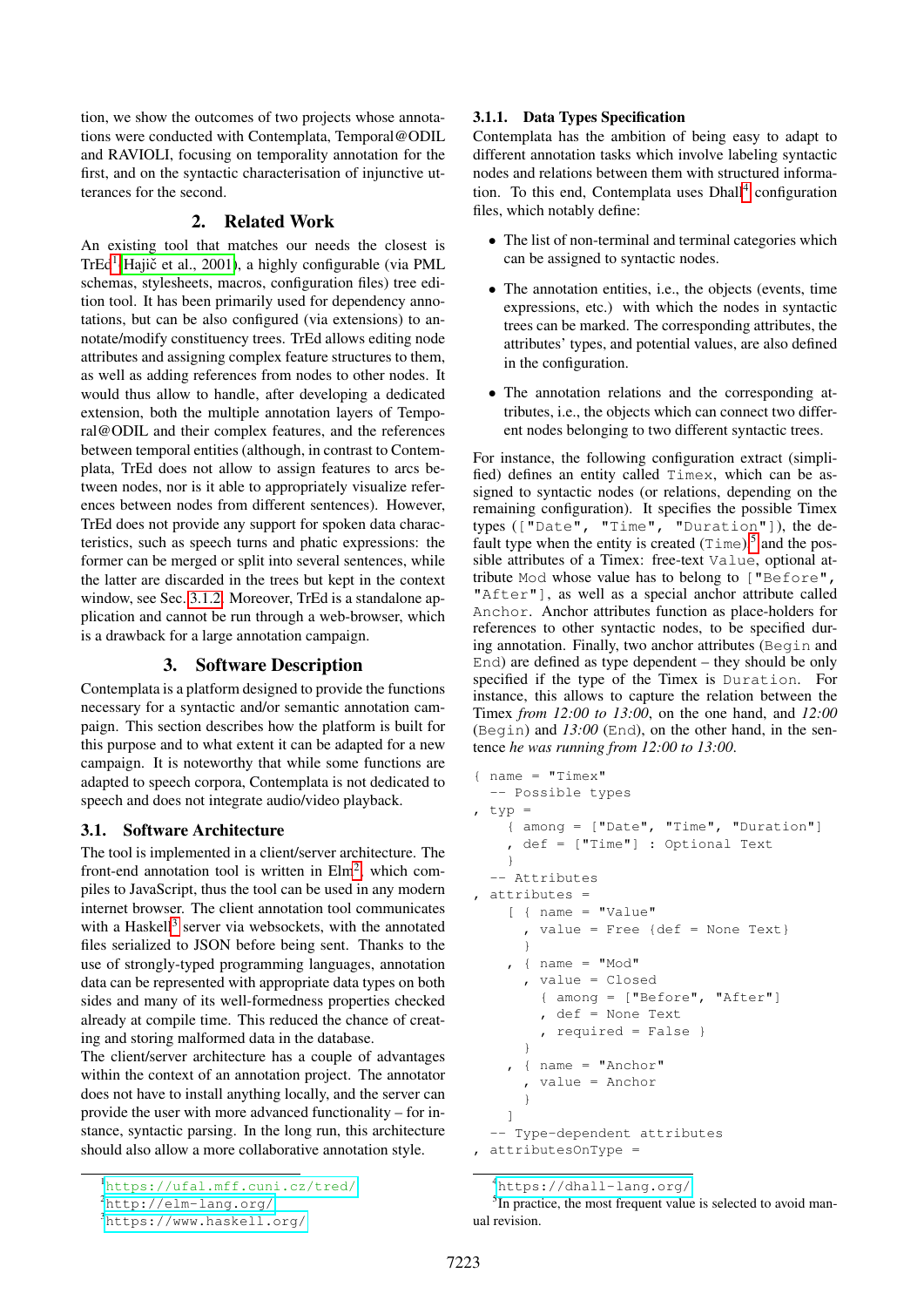```
[ { typ = "Duration"
       , attributes =
         \int \{ name = "Begin"
             value = Anchor
           }
           { name = "End"
             , value = Anchor
           }
         ]
       }
    ]
} : ./Entity.typ
```
The configuration is stored on the server and sent to the front-end once the annotator decides to work on a specific file. The front-end annotation tool then ensures that all cre-ated entities conform the configuration.<sup>[6](#page-2-1)</sup> Other properties of the framework – e.g., the specification of command invocations (the corresponding menu items, command-line instructions, keyboard shortcuts, help messages, and so on) – are also specified in the configuration files.

#### <span id="page-2-0"></span>3.1.2. Data Model

As a framework adapted to processing and annotation of spoken data, Contemplata allows to:

- Exclude irrelevant tokens (for instance, *ah* and other speech-related interjections) from subsequent (syntactic, temporal, etc.) processing and annotation.[7](#page-2-2)
- Split and merge speech turn elements. Merging is useful when a single syntactic unit happens to span several speech turns due to speech overlap, as in Fig. [1.](#page-2-3) In this example, we notice that the left part of the figure displays a regular syntactic tree, while the right part shows that a verbal nod (*oui* 'yes') actually cuts the unit in two parts. The tree shown is in fact the result of the merge command used on two originally separated parts: *c'est toujours plus* 'it is always more' and *plus vite* 'more fast [faster]'.

Besides, in order to better adapt the input to subsequent automatic processing (parsing, in particular), split and merge operations can be performed over sentence tokens.

All this leads to the data model depicted as a relational di-agram in Fig. [2.](#page-2-4) In this model, the set of Sentences<sup>[8](#page-2-5)</sup> in the File is divided into Partitions, with one syntactic tree (SynTree) being assigned to each partition. Each Sentence consists of a sequence of Tokens. In order to allow for subsequent projection of the annotated data on the original corpus (the set of sentences, grouped into speech Turns), relations between syntactic leaves (one kind of SynNodes) and Tokens are preserved. The set of speech turns in the file, kept independently from the partitions, allows for an adequate visualisation of speech turns. Node



<span id="page-2-3"></span>Figure 1: Example of two speech turns (*c'est toujours plus* 'it's always more' and *plus vite* 'more quickly') merged back into one syntactic unit.



<span id="page-2-4"></span>Figure 2: Relational diagram of the data model (excluding annotation entities)

annotations (not depicted) are assigned directly to (nonleaf) syntactic nodes, and Relation-related annotations are stored in the scope of the entire file, since they can link nodes occurring in different syntactic trees. Finally, due to the special anchor attributes (see Sec. [3.1.1\)](#page-1-5), additional links (not depicted either) can be defined between syntactic nodes, as well as between (linguistic) relations and nodes. At the level of implementation, Contemplata defines the data types/structures corresponding to the annotated objects at different levels: files, sentences, syntactic trees, entities, links, etc. For instance, the following extract contains a (simplified) Haskell definition of the constituency tree:<sup>[9](#page-2-6)</sup>

```
-- | Syntactic tree: multi-way tree labeled
-- with syntactic nodes (see below)
type SynTree = Tree SynNode
-- | Syntactic node (internal node or leaf)
data SynNode
```

```
= InternalNode
  { nodeId :: NodeId
    -- ˆ Unique ID (within tree scope)
  , nodeVal :: Text
    -- ˆ Value assigned to the node
  , nodeEnt :: Maybe Entity
    -- ˆ Annotation of the node (if any)
  }
| LeafNode
  { leafId :: NodeId
```

```
-- ^ Leaf's equivalent of 'nodeId'
, leafVal :: Text
```
<span id="page-2-1"></span><sup>&</sup>lt;sup>6</sup>It should be noticed that, in order to use Contemplata for two different annotation projects with different annotation configurations, it is necessary to run two instances of the server.

<span id="page-2-2"></span> $7$ The list of stop words that should be automatically discarded is application-specific and can be specified in the configuration.

<span id="page-2-5"></span><sup>&</sup>lt;sup>8</sup> Speech utterances, typically, but we call them sentences for the sake of genericity. The framework can be very well applied to written corpora, in which case Sentence, Partition, and Turn would be all conflated to a single entity.

<span id="page-2-6"></span><sup>&</sup>lt;sup>9</sup>All Haskell (back-end) data types have their Elm (front-end) equivalents, to ensure seamless data exchange. We plan to avoid this code duplication in future versions.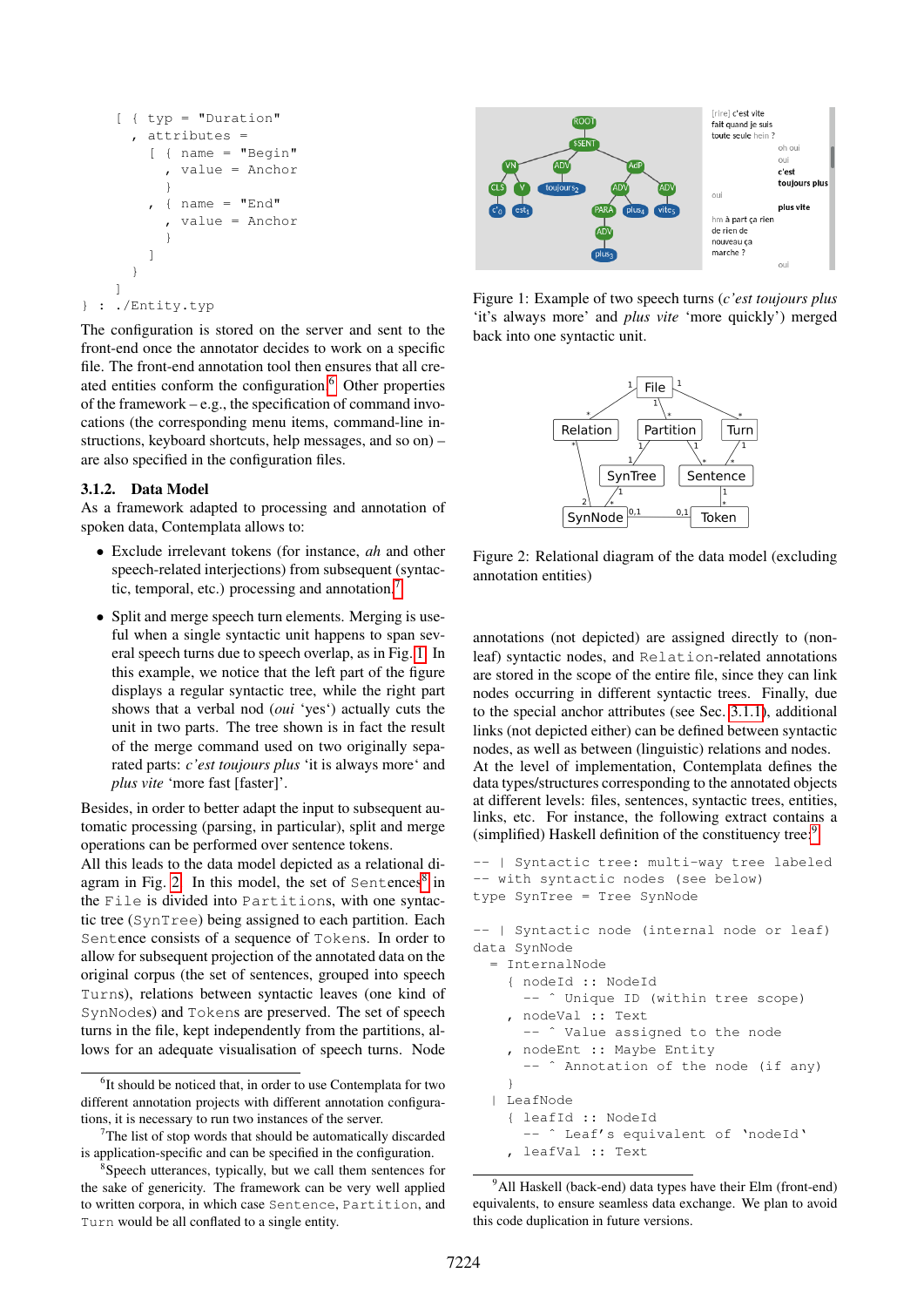```
-- ^ Value assigned to the leaf
 , leafPos :: Int
     ^ Position of the leaf in the
  -- sentence
}
```
Each syntactic node (SynNode) is associated with a value, non-terminal in case of internal nodes (nodeVal) and terminal word forms in case of leaves (leafVal). The set of possible non-terminals is specified in the configuration (see Sec. [3.1.1\)](#page-1-5). The forms assigned to leaves can differ from the corresponding tokens – namely, the framework allows to edit them manually to facilitate parsing.

Additionally, each node has an ID (node Id and leafId), unique within the scope of the tree. To address syntactic nodes globally (i.e., within the scope of the file), tree IDs are combined with node IDs. Each node can be also associated with an annotation entity (nodeEnt), which corre-sponds to one of the entities specified in the configuration.<sup>[10](#page-3-0)</sup>

For each leaf, the position of the leaf in the sentence is specified. Since not every token is required to be referenced from the tree (we allow to discard tokens, see above), we need this information in order to be able to recover the relationship between leaves and the original sentence tokens. Secondly, this allows to represent non-projective trees (i.e., trees with discontinuous constituents). Namely, the framework allows to change the order of the leaves in the tree while preserving the mapping between them and sentence tokens. For instance, in Fig. [3,](#page-4-0) the original sentence was *parce que* les *comment vous expliquer les les creanciers ´* ('because *the* how to explain this to you the the creditors'), as shown in the context window in the right part of the figure, where the determiner *les* ('the') first appears detached ahead of the NP. However, for the sake of the syntactic annotation, the determiner was interchanged with the Sint node. Contemplata automatically detects the parts that are displaced by comparing the original and the final position of each token and marks them in pink. The original order of the tokens is still preserved, as can be seen in the token nodes: *les* ('the') is still in position 110, even though its node is now between leaves 113 and 114.

#### 3.1.3. File Formats

Contemplata uses automatic serialization procedures to generate easily-exchangeable JSON representations of data annotations (see Sec. [3.1.2\)](#page-2-0).

The input should be text (transcribed speech in the case of oral data), either in a GLOZZ (Widlöcher and Mathet, [2012\)](#page-7-6) or a Penn Treebank format. In the first case, the file is automatically converted to a JSON format when uploaded; in the latter case, the file has to be converted beforehand to a JSON format using a command line tool that comes with Contemplata. The generated files are therefore JSON files which can be later converted to an annotation-specific format (e.g., Penn Treebank, CoNLL or XML-based TimeML standard). To ensure that annotated data is consistent with the annotation-specific standard, appropriate configuration (see Sec. [3.1.1\)](#page-1-5) should be used. For now, we provide a Python script to convert Contemplata's JSON data into Penn Treebank's syntactic bracketed format. Other output formats will be available in a future release vesion.

#### 3.1.4. Parsing

One of the main features of Contemplata is that it allows to syntactically re-parse a given sentence in a way which takes the constraints specified by the annotator (e.g. a particular tokenization) into account. This allows a more interactive annotation style, in which the most obvious errors are first corrected manually, thus making the parsing task easier. After re-parsing, the annotator is confronted with a better-quality constituency tree (see also Sec. [4.2\)](#page-5-0).

Currently, two syntactic parsers are integrated in the framework: the Stanford parser [\(Green et al., 2011\)](#page-7-7) and Disco-DOP [\(van Cranenburgh et al., 2016\)](#page-7-8). To use a particular parser, it should be installed and run on the server (although using it remotely is also an option). Communication with the Stanford parser relies on Protocol Buffers, with the benefit of having the parsing results automatically converted into the Contemplata's data structures. Parsing results retrieved from the Disco-DOP's web server, on the other hand, follow the Penn Treebank-style bracketed format, which has to be additionally parsed into the Contemplata's tree data structures.

It is possible to specify additional parsing constraints, e.g., a particular tokenization, POS tags, or (in case of Disco-DOP) the set of constituency nodes (span/label pairs) that the resulting tree should contain. Such constraints are sent as a part of the HTTP request to the parser's server together with the sentence to be parsed.

#### <span id="page-3-1"></span>3.2. Software Interface

The interface of the framework is divided into two independent, switchable parts. The first one is the overview page (see Fig. [4\)](#page-4-1), which provides the annotator with an overview of the files that she or he can explore and/or annotate, depending on the assigned access level. The files are divided into three categories: waiting (annotation of the file not started), in progress (annotation started), and done (annotation finished). The annotator can choose to annotate a single file, or select two or more files for comparison and, possibly, adjudication.

The second, core part of the interface is the actual annotation mode. In this mode, the workspace consists of two vertically arranged annotation windows, showing two syntactic trees assigned to two (typically different) sentences (technically, partitions, see Sec. [3.1.2\)](#page-2-0) in a given file, as shown in Fig. [5.](#page-6-0) To each workspace, the corresponding side window is allocated on the right, which allows to (a) edit the attributes of the selected node (specified in the configuration, see [3.1.1\)](#page-1-5), (b) see the context of speech turns and sentences in which the given sentence occurs, and (c) inspect the messages received from the Contemplata back-end server. The context window in particular consists of two or more columns, depending on the number of speakers, with the currently selected sentence/partition marked in bold. The annotator can merge the selected sentence with another one into a single partition by CTRL-

<span id="page-3-0"></span><sup>&</sup>lt;sup>10</sup>This also illustrates one of the limitations of the current version of framework – it is not possible to assign two or more entities to a single node, nor is it possible to assign an entity to a group of nodes (a workaround using relations is possible, though).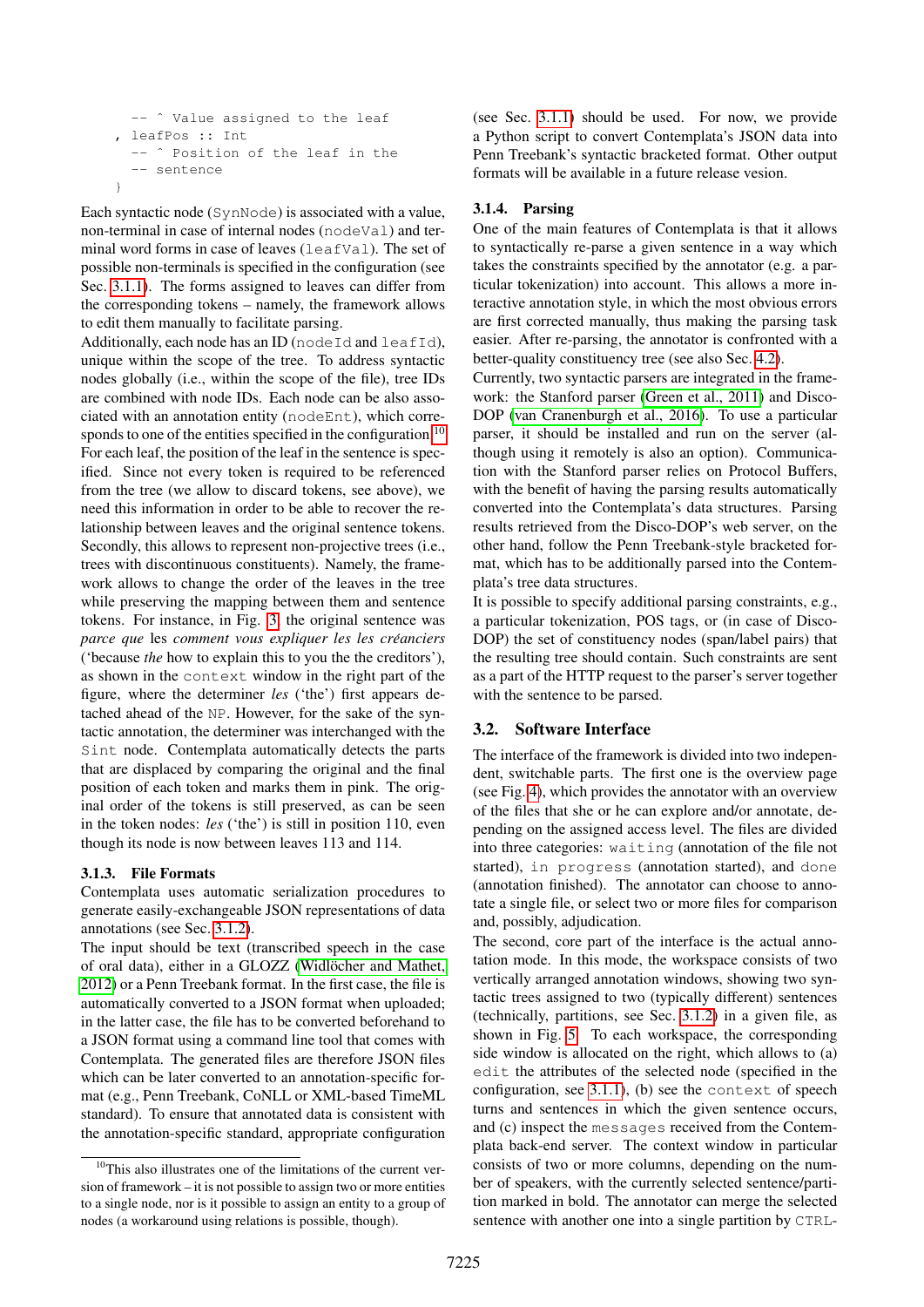

<span id="page-4-0"></span>Figure 3: Example of a non-projective tree (*parce que les comment vous expliquer les les creanciers ´* 'because the how to explain this to you the the creditors')

| Compare<br>Compare: 1AP0061:orig:_, 1AP0061:orig:copy |             |               |          |        |
|-------------------------------------------------------|-------------|---------------|----------|--------|
|                                                       |             |               |          |        |
| Walting<br><b>Done</b><br>In progress                 |             |               |          |        |
| File name                                             | Version     | <b>Tokens</b> | Postpone | Finish |
| 1AP0061 (select)                                      | orig $($    | 464           | postpone | finish |
| 1AP0061 (select Select for comparison                 | orig (copy) | 464           | postpone | finish |

<span id="page-4-1"></span>Figure 4: Overview page, showing the files available for annotation and/or inspection.

clicking on the second sentence in the context window. All discarded words, which are not present in the syntactic tree, are displayed in grey.

The size of the four windows can be easily adapted using the arrows: left or right to move the vertical line separating the workspaces, up or down to move the horizontal line between the workspaces and the side windows. This allows to, e.g., easily adapt the tool to a single-file annotation mode, in which case the horizontal line can be moved to the very bottom of the page. In case of the comparison mode, the two windows can display syntactic trees from two different files. The files being edited are shown in the bottom-left corners of the respective workspaces, and can be changed by clicking on the corresponding file names.

A menu with the main commands is placed at the top of the upper workspace. Apart from the general commands (menu to go to the overview page, save to send the file to the back-end server and store it in the annotation database), one of the annotation sub-modes can be selected: segmentation, syntax, and temporal.<sup>[11](#page-4-2)</sup> Each sub-mode comes with its own set of dedicated menu commands, shown on the right. For instance, in Fig. [5,](#page-6-0) the segmentation sub-mode comes with four segmentation-related commands: restart, split sentence, split word, and join words.

The division of the menu commands into sub-modes serves to better organize the annotation at different linguistic levels. However, all the commands are also available via the command line, and for the more frequently used commands keyboard shortcuts are provided (e.g., p to syntactically parse the sentence). The command line is invoked with space and allows to type commands literally, with support of auto-completion.

As mentioned before, one of the primary functionalities provided by the tool is to allow manual correction of syntactic trees. To this end, the tool allows the annotator to perform several structure-modifying operations: adding and deleting nodes, changing the parent of a node, changing the position of the node w.r.t. its parent, etc. Only the operations which preserve the well-formedness of syntactic structures are allowed.

All the tree editing operations rely on the concept of node selection. The annotator can select, using the mouse, one primary node and several secondary nodes in each workspace. The semantics of the selection depends on the command. For instance, the add command adds a new node (with under-specified non-terminal symbol) over each selected node in the current workspace. In case of the reattachment command, the sub-tree rooted at the main node gets re-attached to the secondary node.

While the syntax-related editing commands apply to the current workspace, there are also commands which apply to the nodes selected in the two workspaces. For instance, the TLink command in the Temporal annotation submode allows to connect the two main nodes with a directed temporal relation. The relation itself can be selected and its attributes modified, as shown below in Fig. [6.](#page-6-1)

Finally, Contemplata keeps track of all the editing operations performed during the annotation of a file (or a set of files). These modifications can be easily reverted using the

<span id="page-4-2"></span> $11$ In principle, the annotation sub-modes – together with the corresponding commands – could be customizable in the configuration. Currently, however, the sub-modes depend on a particular Contemplata instantiation, adapted to a specific annotation task.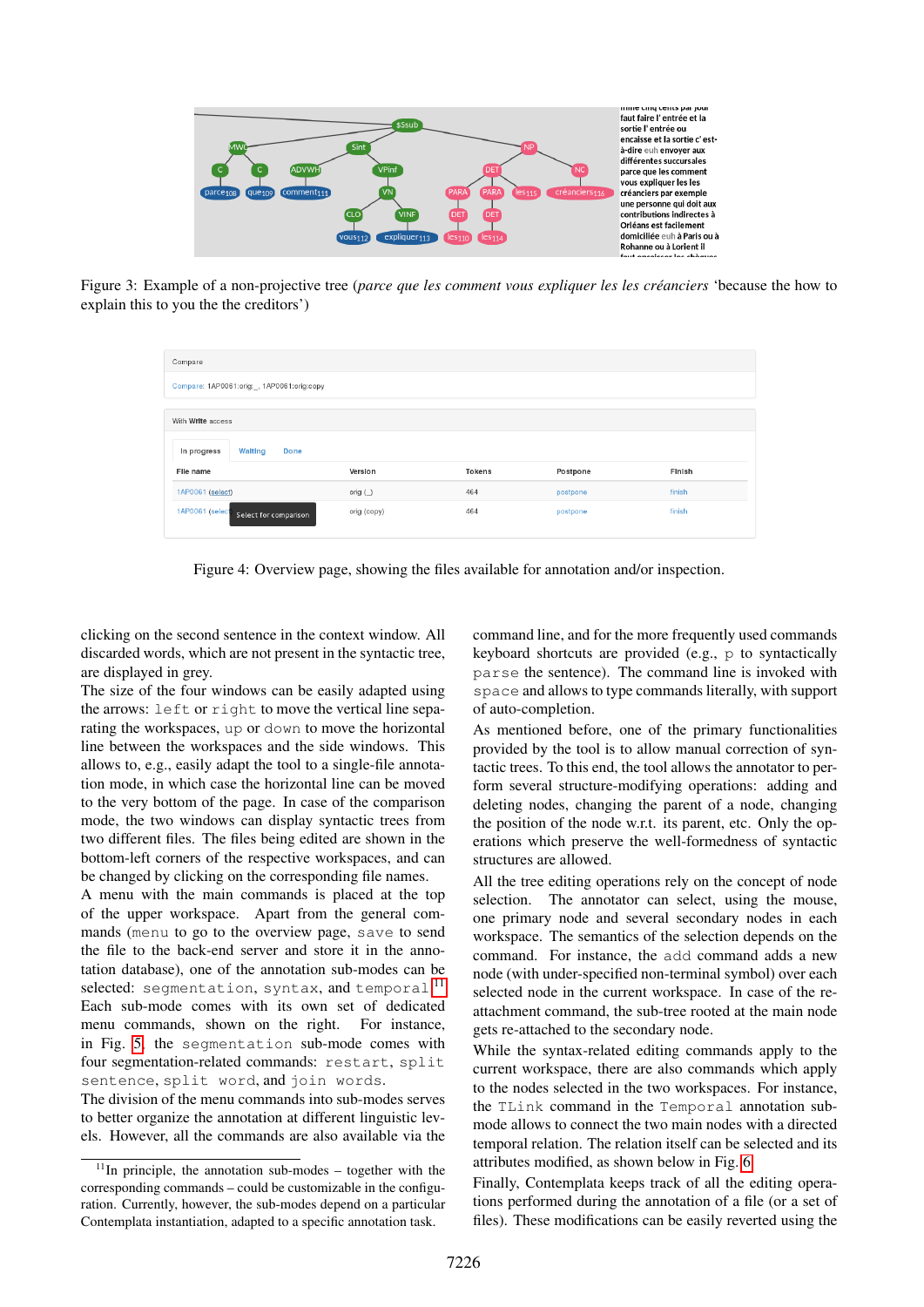undo command, and restored using the redo command (z).

#### 4. Annotating with *Contemplata*

This section describes how Contemplata can be used to annotate a corpus, starting from the different roles to be considered to the actual annotation process.

## 4.1. Role Distribution

Working on a corpus rarely involves only one person, and even when it does, this single person has to play different parts. Contemplata provides a specific interface for each of those roles. In this section, we first describe the different roles that are implemented, before going through a classic annotation process with Contemplata.

#### 4.1.1. Administrator

Every project needs a leader and every system needs an administrator. In our case, both roles can be fulfilled when using the "admin" account, which has all rights. Under the hat of the administrator, one can:

- create and delete regular users accounts;
- upload files to the database of the project;
- assign files to users and give them either reading or editing rights to those files.

It is noteworthy that on Contemplata, while regular users accounts can be used for either the annotation part or the adjudication part, they cannot be given administration rights. Therefore, if a project has several leaders, all of them have to log in to the admin account to do actions that are permitted only to the administrator.

#### 4.1.2. Annotator(s)

Regular user accounts are to be used by annotators. Unlike the admin account, they do not come with the tool and have to be created by the administrator.

Whether annotators can read or edit the files of the database depends on the rights they were given for each sample of the corpus by the administrator.

#### 4.1.3. Adjudicator(s)

Annotation is a tedious task that requires an acute attention and a full understanding of quite complex guidelines. It is therefore virtually impossible to produce a perfect annotation, but it is possible to reduce the number of errors by reviewing the annotation. To this end, the third role implemented in Contemplata for an annotation process is the role of adjudicators, i.e., users who are in charge of the review of annotations once they are done.

The roles of annotator and adjudicator are not mutually exclusive: any regular user account can be assigned the role of adjudicator on any file, while keeping their role of annotator on other files.

#### <span id="page-5-0"></span>4.2. Corpus Annotation Process

This section describes the actual process of annotation using Contemplata, from the attribution of files to the adjudication of the annotation. At this point, we assume that a new project was created, that corpus samples were uploaded and that user accounts for each participant of the project were created using the Admin account.

## 4.2.1. File Attribution

The very first step of an annotation process using Contemplata is the attribution of files to annotators and adjudicators. As mentioned before, this can be done only via the Admin account. Leaders of the project therefore have to log in to the Admin account, select each file and assign them one or several users for annotation or adjudication.

When they log in, annotators are redirected to the overview page (Fig. [4\)](#page-4-1). Depending on the rights they were given to a file, they can see it either in the "With Write access" table or the "With Read access" table. To help annotators keep track of their work, each table has three tabs: "In progress", "Waiting" and "Done", as described in Sec. [3.2](#page-3-1) Annotators then have to choose a file and click on its name to open the annotation mode (Fig. [5\)](#page-6-0).

#### 4.2.2. Annotation

Contemplata was built to provide a platform for any type of annotation that needs to be grounded on syntactic trees. Before proceeding to any further layer of annotation, the four following steps of syntactic annotation must be completed:

- 1. a preliminary automatic syntactic annotation the annotator uses the command parse to annotate a speech turn using a syntactic parser.
- 2. a manual revision of utterance segmentation and POS tagging - where the parser completely fails, the annotator is asked to provide the appropriate revision: she or he can either merge speech turns (see Sec. [3.1.2](#page-2-0) and Fig. [1\)](#page-2-3), split a speech turn into several sentences and/or revise the POS tags directly.
- 3. a final automatic syntactic annotation using the parse command again, the annotator runs a second round of parsing, this time taking into account the newly revised segmentation, as well as the POS tagging (command parsepos) if necessary.
- 4. a manual revision of constituent trees this last step consists in the revision of the residual errors (if any) in the constituent trees.

In [\(Wang et al., 2020\)](#page-7-9), the syntactic annotation process is thoroughly depicted with five steps, adding the automatic pre-processing of files as a 'step zero'. This step consists in the sidelining of irrelevant tokens (noises, interjections, and phatic expressions) as described in Sec. [3.1.2.](#page-2-0) They would appear greyed out in the Context window but are not shown in the trees (see Fig. [1\)](#page-2-3).

As soon as the syntactic annotation is validated, the annotators may proceed to a second layer of annotation (semantic relations, temporal entities...) depending on the objectives of the project. We are illustrating two possibilities in Sec. [5:](#page-6-2) the case of temporal annotations (Temporal- @ODIL project) and the case of the annotation of injunctions (RAVIOLI project).

## 4.2.3. Adjudication

If needed, once annotators consider that their work is done and hit the Finish button (see Fig. [4\)](#page-4-1) for a given file, this file appears in the 'Done' tab for them but in the 'Waiting' tab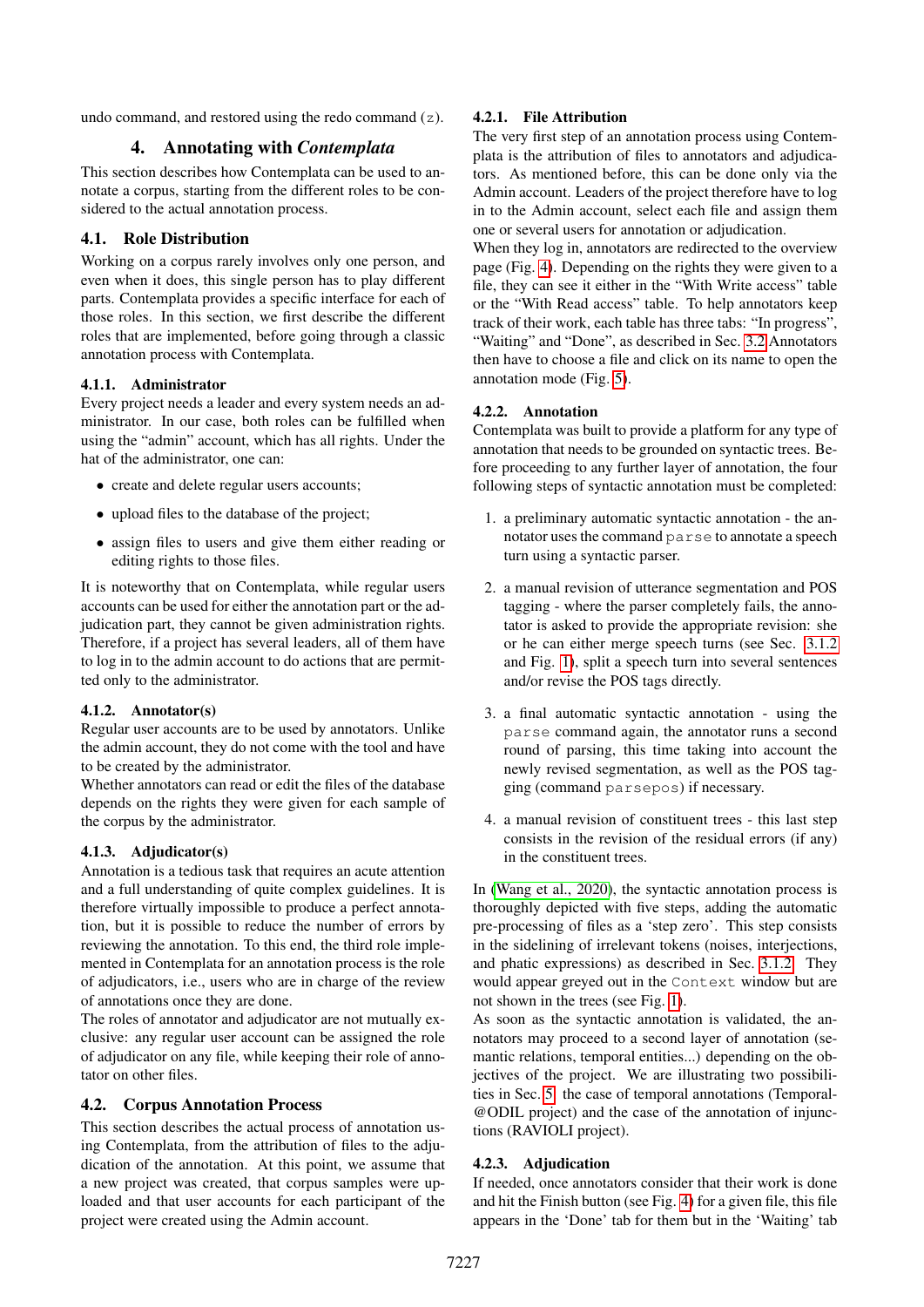

<span id="page-6-0"></span>Figure 5: Annotation mode, with two main (top and bottom) workspaces showing the syntactic trees, and two (top and bottom) corresponding side windows.

for the assigned adjudicator(s)<sup>[12](#page-6-3)</sup>. To revise this file, users who were given the role of adjudicator can select the annotated file(s) they were attributed in the overview page (still Fig. [4\)](#page-4-1). If there were more than one annotator for a given file, they may select two annotated files and compare them directly thanks to the interface showing two workspaces simultaneously (Fig. [5\)](#page-6-0).

After the approbation or revisions of the adjudicator(s), annotators can proceed with further annotations if there were several layers of annotation.

## 5. Current Applications

## <span id="page-6-2"></span>5.1. Syntactic and temporal Annotation

As mentioned in the introduction of this paper, Contemplata was built to provide an annotation platform that allows temporal annotations to be grounded on constituent trees for a spoken corpus.

Contemplata therefore displays specific features for temporal annotation:

- marks for temporal entities such as events, time expressions (Timex) and signals - with specific attributes for each of them;
- links for temporal relations between temporal entities, such as subordination links (SLINK) or temporal links (TLINK).

Those features can be added to syntactic nodes when relevant, as shown in Fig. [6.](#page-6-1) In this example, two nodes have been marked as temporal entities (orange nodes): the sentence node as an event (hence the subscripted EV) and the NP *ce matin* ('this morning') as a Timex (subscripted TI). On top of that, a red arrow shows that there is a temporal relation (TLINK) between the Event and the Timex (in this case, they are simultaneous as the Event occurred at the time of the Timex).



<span id="page-6-1"></span>Figure 6: Annotation of an Event and Timex, linked by a temporal relation (TLINK) (*j'ai eu votre numero de ´ tel´ ephone ´ a l'accueil ce matin `* 'I got your phone number at the reception this morning')

#### 5.2. Visualization of Injunctions

The second project that was partly conducted on Contem-plata is the RAVIOLI<sup>[13](#page-6-4)</sup> Project. The main objective of this project is to automatically identify, characterize and categorize injunctions, whether they are expressions of an order, an advice, an instruction or a request, using machine learning techniques. To this end, a manually annotated corpus is used as the training corpus of a supervised model which is supposed to use both signal-related features and (morpho)syntactic features. As a matter of fact, one of the research questions is to investigate whether or not injunctions do coincide with syntactic units.

To provide (morpho)syntactic features as well as an answer to the above-mentioned research question, the corpus used

<span id="page-6-4"></span><sup>&</sup>lt;sup>13</sup>Stands for Reconnaissance Automatique des Valeurs Injonctives à l'Oral, Langue en interaction, described in [http:](http://tln.li.univ-tours.fr/Tln_Ravioli.html) [//tln.li.univ-tours.fr/Tln\\_Ravioli.html](http://tln.li.univ-tours.fr/Tln_Ravioli.html)

<span id="page-6-3"></span> $12$ To be implemented in the next version of Contemplata.